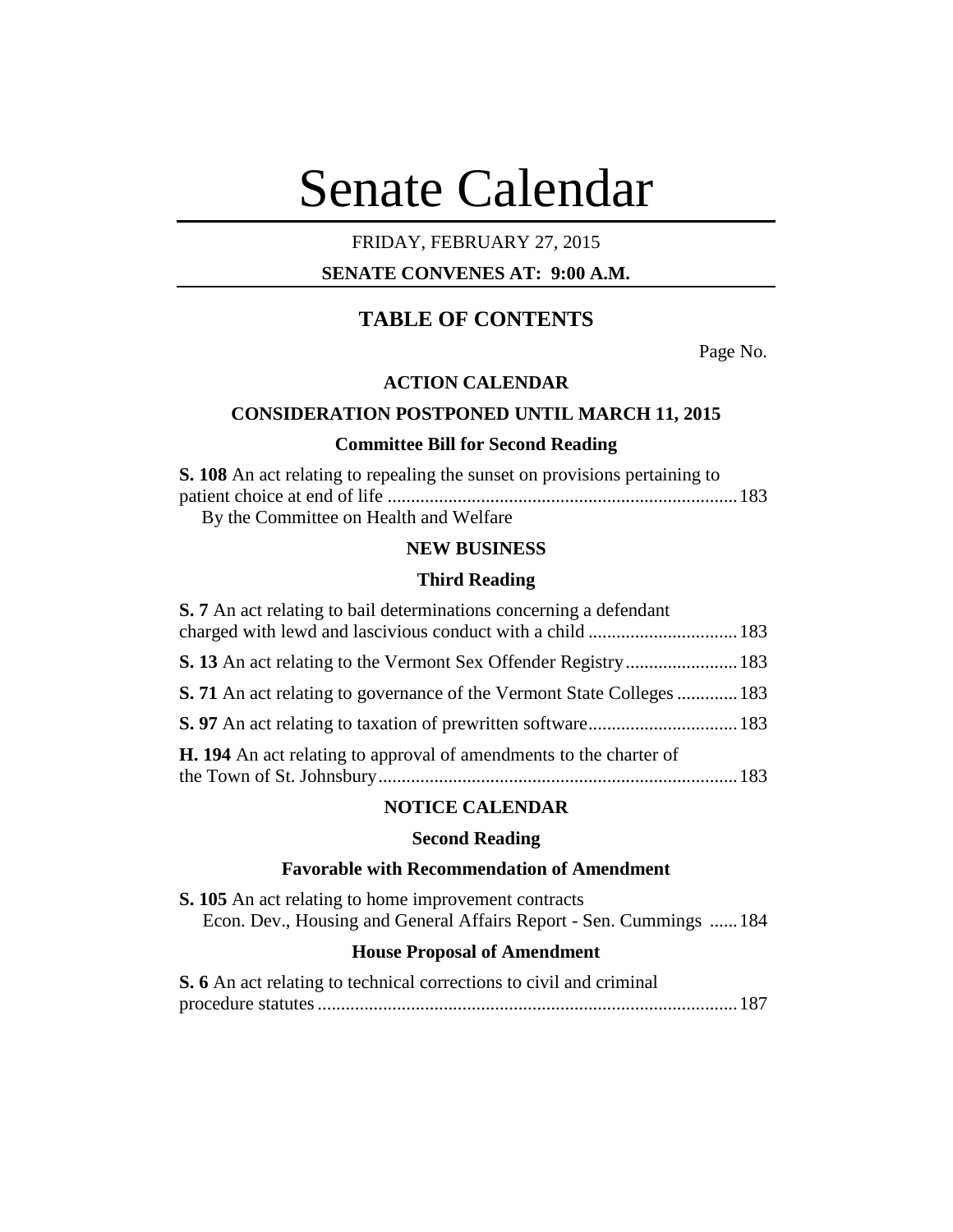# **CONCURRENT RESOLUTIONS FOR ACTION**

| S.C.R. 4 (For text of Resolution, see Addendum to Senate Calendar   |  |
|---------------------------------------------------------------------|--|
|                                                                     |  |
| <b>H.C.R. 47-59</b> (For text of Resolutions, see Addendum to House |  |
|                                                                     |  |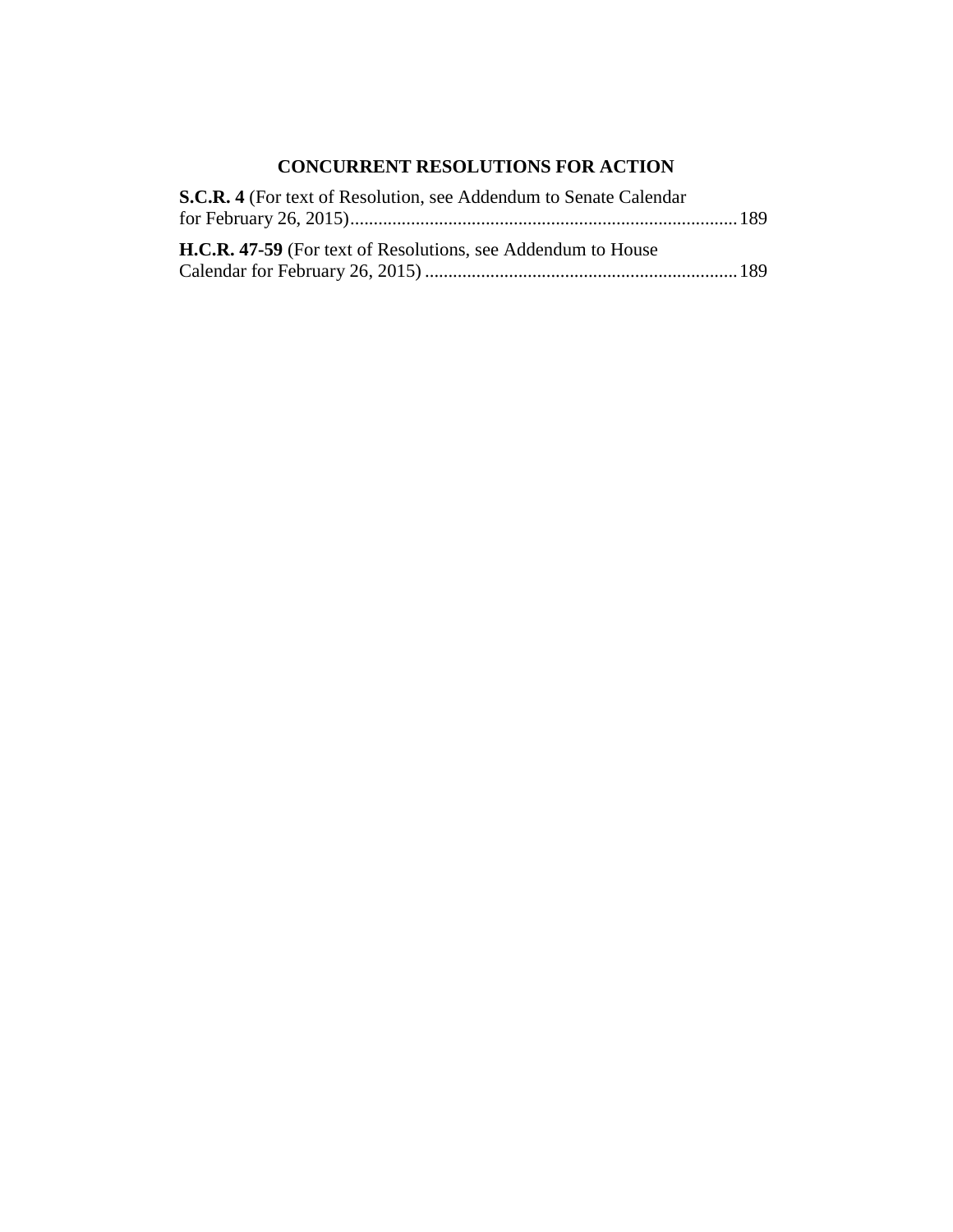## **ORDERS OF THE DAY**

### **ACTION CALENDAR**

## **CONSIDERATION POSTPONED UNTIL MARCH 11, 2015**

#### **Committee Bill for Second Reading**

## **S. 108.**

An act relating to repealing the sunset on provisions pertaining to patient choice at end of life.

By the Committee on Health and Welfare.

**PENDING ACTION**: Second Reading.

## **NEW BUSINESS**

## **Third Reading**

## **S. 7.**

An act relating to bail determinations concerning a defendant charged with lewd and lascivious conduct with a child.

## **S. 13.**

An act relating to the Vermont Sex Offender Registry.

## **S. 71.**

An act relating to governance of the Vermont State Colleges.

## **S. 97.**

An act relating to taxation of prewritten software.

#### **H. 194.**

An act relating to approval of amendments to the charter of the Town of St. Johnsbury.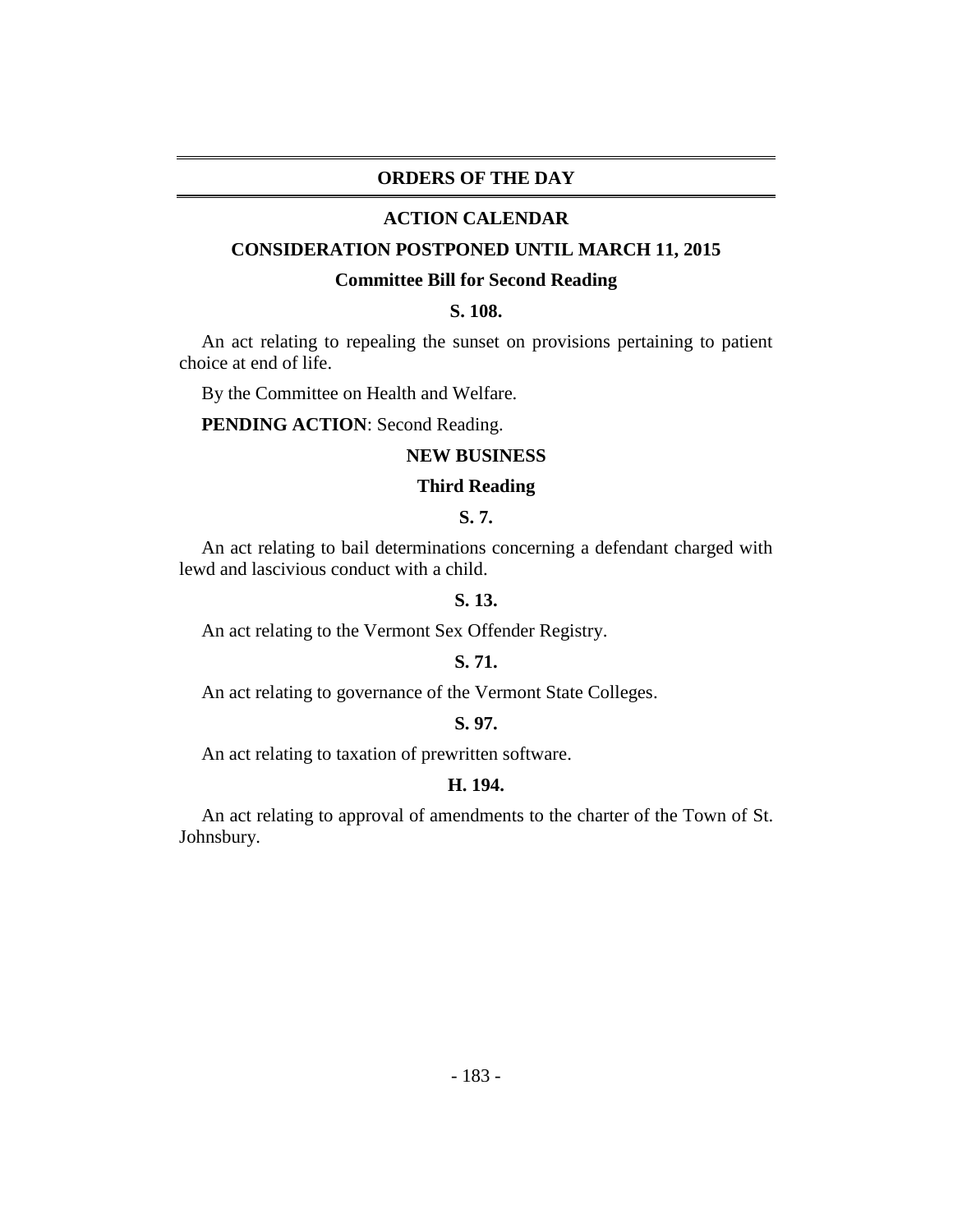## **NOTICE CALENDAR**

## **Second Reading**

#### **Favorable with Recommendation of Amendment**

## **S. 105.**

An act relating to home improvement contracts.

## **Reported favorably with recommendation of amendment by Senator Cummings for the Committee on Economic Development, Housing & General Affairs.**

The Committee recommends that the bill be amended by striking out all after the enacting clause and inserting in lieu thereof the following:

Sec. 1. 9 V.S.A. chapter 102 is amended to read:

## CHAPTER 102. CONSTRUCTION CONTRACTS

#### § 4001. DEFINITIONS

As used in this chapter:

(1) "Contractor" means a person or entity which contracts with an owner to perform work, or provide materials or machinery necessary to perform work on real property.

(2) "Work" means:

(A) to build, alter, repair, or demolish any improvement on, connected with, or on or beneath the surface of any real property, or to excavate, clear, grade, fill, or landscape any real property or to construct driveways, private roadways, highways and bridges, drilled wells, septic, sewage systems, utilities, including trees and shrubbery, or to furnish materials, for any of such purposes, or to perform any labor upon real property; and."Work" also includes

(B) to provide any design or other professional or skilled services rendered by architects, engineers, land surveyors, landscape architects, and construction managers.

(3) "Owner" means a person or entity having an interest in real property on which work is performed, if the person or entity has agreed to or requested such work. "Owner" includes successors in interest of the owner and agents of the owner acting within their authority. "Owner" shall also include the State of Vermont and instrumentalities and subdivisions of the State of Vermont including municipalities and school districts having an interest in such real property.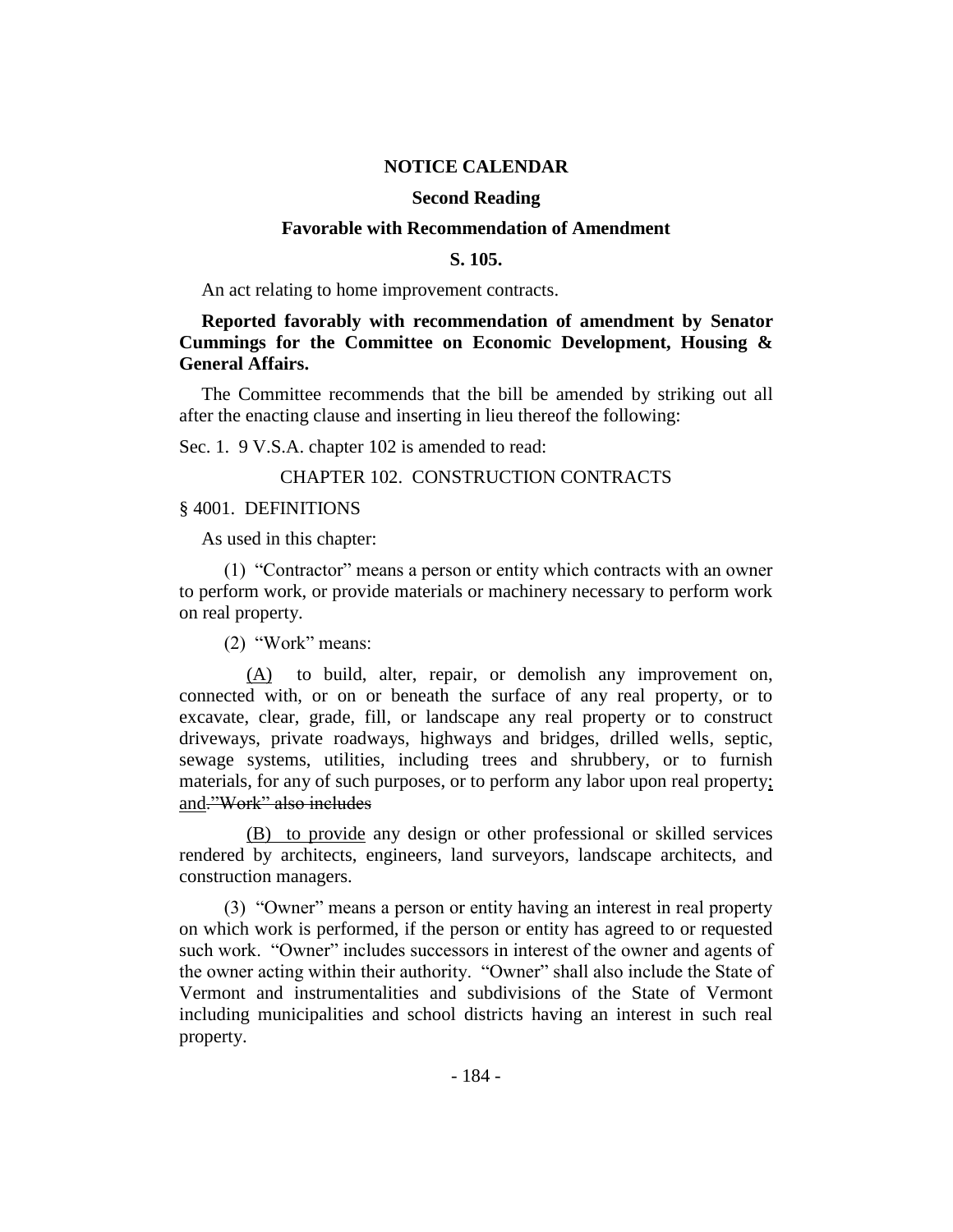(4) "Real property" means real estate, including lands, leaseholds, tenements and hereditaments, and improvements placed thereon.

(5) "Construction contract" means any agreement, whether written or oral, to perform work on any real property located within the State of Vermont.

(6) "Subcontractor" means any person or entity which has contracted to perform work, or provide materials or machinery necessary to perform work for a contractor or another subcontractor in connection with a construction contract.

(7) "Delivery" means receipt by addressee, including first class, registered, or certified mail, hand delivered or transmitted by facsimile machine. Mail, properly addressed, shall be deemed delivered three days from the day it was sent.

(8) "Billing period" means the period agreed to by the parties or, in the absence of an agreement, the calendar month within which work is performed.

(9) "Residential home improvement contract" means a contract between a contractor and an owner for work on residential real estate where the estimated value of the work and materials exceeds \$5,000.00.

(10) "Residential real estate" means a residential structure with one to four dwelling units and the real property on which it is constructed.

\* \* \*

## § 4010. RESIDENTIAL HOME IMPROVEMENT CONTRACTS

(a) Writing required. A residential home improvement contract, and any amendment to the contract, shall be in writing.

(b) Required provisions. A residential home improvement contract shall include the following:

(1) Contract price. One of the following provisions for the price of the contract:

(A) a maximum price for all work and materials;

(B) a statement that billing and payment will be made on a time and materials basis, not to exceed a maximum price; or

(C) a statement that billing and payment will be made on a time and materials basis and that there is no maximum price.

(2) Work dates. A start date and a completion date for work.

(3) Scope of work. A description of the work to be performed and a description of the materials to be used.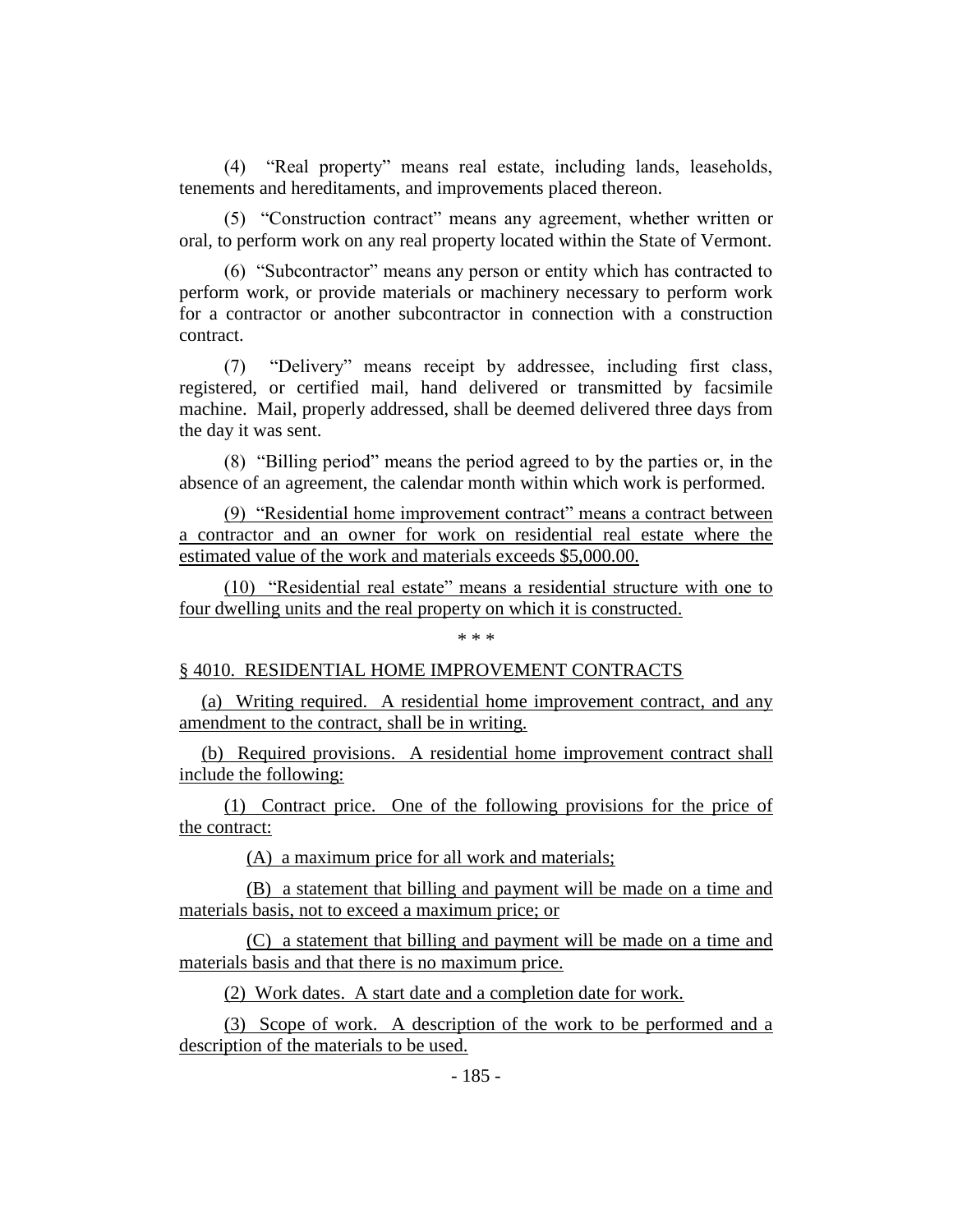(4) Warranty. A provision that reads: "In addition to any additional warranties agreed to by the parties, the contractor warrants that his or her work is free from faulty materials and is performed in a skillful manner according to the standards of the building code applicable for this location."

(5) Change order.

(A) Unless a residential home improvement contract specifies that billing and payment will be made on a time and materials basis and that there is no maximum price, subject to subdivision  $(5)(B)$  of this subsection, a provision that the contractor shall not perform any work or procure materials in excess of the maximum price of the contract without prior written approval of the owner.

(B) The contract may provide that an owner can approve a change order verbally or by electronic communication, provided that the owner and contractor shall memorialize the approval in a signed writing within three days of the approval.

(c) Down payment. Unless a residential home improvement contract specifies that billing and payment will be made on a time and materials basis and that there is no maximum price, the contract may require a down payment of up to one-third of the maximum price of the contract, or the price of materials, whichever is greater.

(d) Enforcement and remedies.

(1) A residential home improvement contract shall not include a binding arbitration requirement or any other provision under which an owner waives his or her right to pursue civil remedies to enforce the contract or resolve a dispute with the contractor.

(2) A contract that does not comply with the provisions of this section shall be unenforceable against an owner.

## Sec. 2. EFFECTIVE DATE

This act shall take effect on January 1, 2016.

(Committee vote: 5-0-0)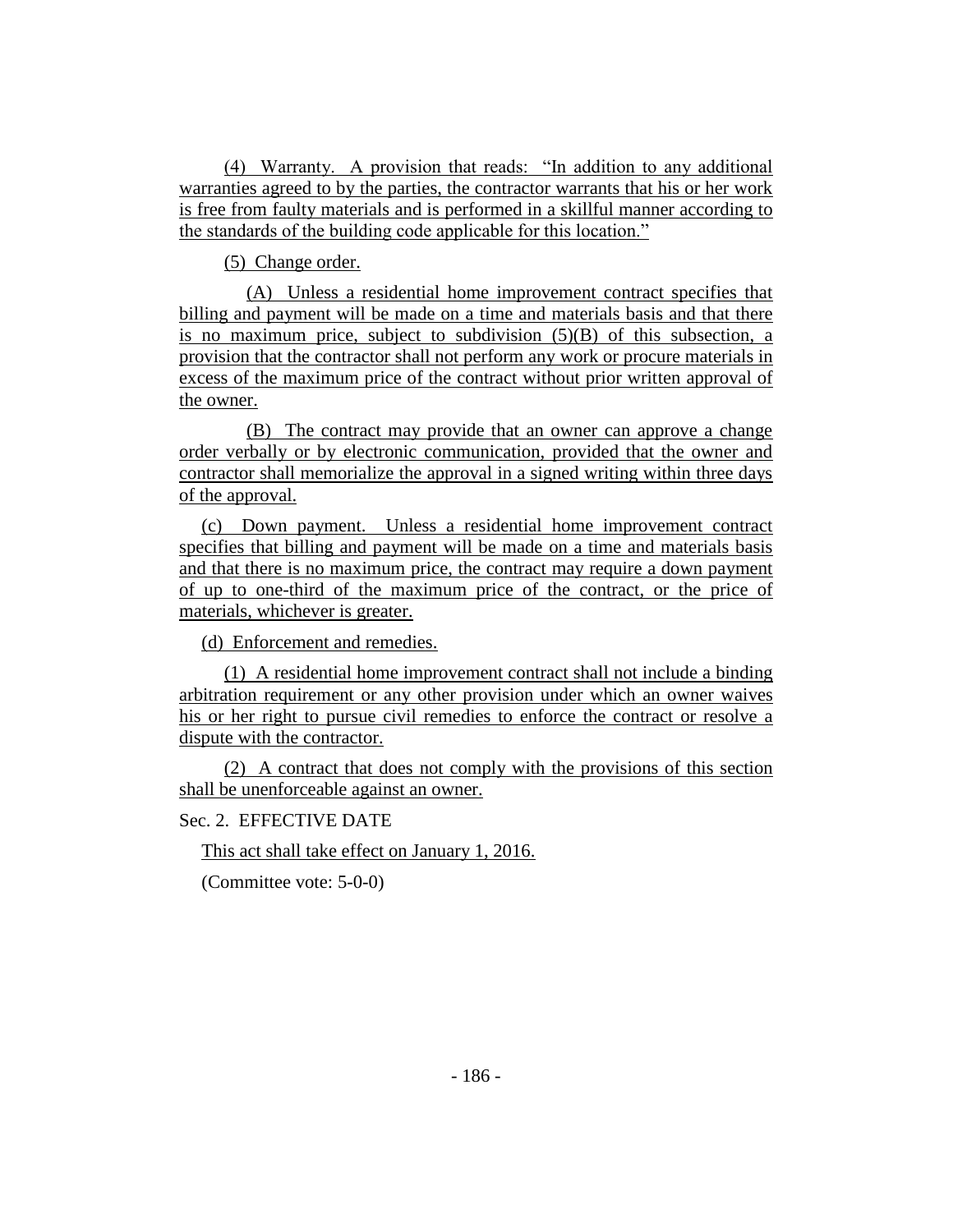#### **House Proposal of Amendment**

**S. 6.**

An act relating to technical corrections to civil and criminal procedure statutes.

The House proposes to the Senate to amend the bill by striking all out after the enacting clause and inserting in lieu thereof the following:

Sec. 1. 13 V.S.A. § 1501 is amended to read:

§ 1501. ESCAPE AND ATTEMPTS TO ESCAPE

\* \* \*

(b) $(1)$  A person who shall not, while in lawful custody:

 $(1)$  fails  $(A)$  fail to return from work release to the correctional facility at the specified time, or visits other than the specified place, as required by the order issued in accordance with 28 V.S.A. § 753;

(2) fails (B) fail to return from furlough to the correctional facility at the specified time, or visits other than the specified place, as required by the order issued in accordance with 28 V.S.A. § 808, 808a, 808b, or 808c;

(3) escapes or attempts (C) escape or attempt to escape while on release from a correctional facility to do work in the service of such facility or of the Department of Corrections in accordance with 28 V.S.A. § 758; or

(4) escapes or attempts (D) escape elope or attempt to escape elope from the Vermont State Hospital, or its successor in interest Psychiatric Care Hospital or a participating hospital, when confined by court order pursuant to chapter 157 of this title, or when transferred there pursuant to 28 V.S.A. § 703 and while still serving a sentence, shall be imprisoned for not more than five years or fined not more than \$1,000.00, or both.

(2) A person who violates this subsection shall be imprisoned for not more than five years or fined not more than \$1,000.00, or both.

\* \* \*

(d) As used in this section:

\* \* \*

(3) "Successor in interest" shall mean the mental health hospital owned and operated by the State that provides acute inpatient care and replaces the Vermont State Hospital. [Repealed.]

Sec. 2. 13 V.S.A. § 5321 is amended to read: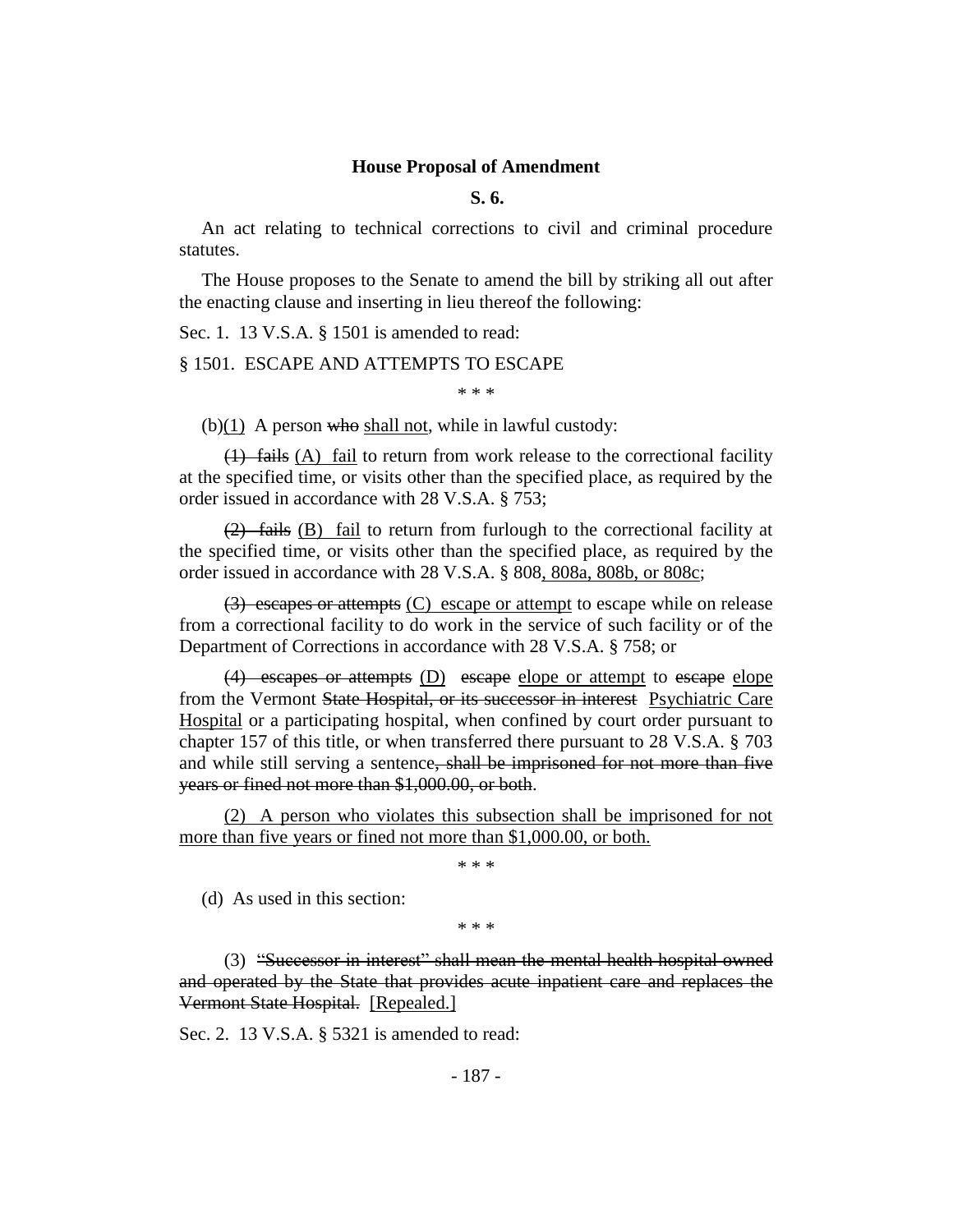#### § 5321. APPEARANCE BY VICTIM

\* \* \*

(c) In accordance with court Court rules, at the sentencing hearing, the court Court shall ask if the victim is present and, if so, whether the victim would like to be heard regarding sentencing.  $\overline{in}$  In imposing sentence, the court Court shall consider any views offered at the hearing by the victim. if If the victim is not present, the court Court shall ask whether the victim has expressed, either orally or in writing, views regarding sentencing and shall take those views into consideration in imposing sentence.

(d) At or before the sentencing hearing, the prosecutor's office shall instruct the victim of a listed crime, in all cases where the court imposes a sentence which includes a period of incarceration, that a sentence of incarceration is to the custody of the commissioner of corrections Commissioner of Corrections and that the commissioner of corrections Commissioner of Corrections has the authority to affect the actual time the defendant shall serve in incarceration through good time credit, furlough, work-release, and other early release programs. in In addition, the prosecutor's office shall explain the significance of a minimum and maximum sentence to the victim and shall also explain the function of parole and how it may affect the actual amount of time the defendant may be incarcerated.

\* \* \*

Sec. 3. 13 V.S.A. § 5574 is amended to read:

#### § 5574. BURDEN OF PROOF; JUDGMENT; DAMAGES

(a) A claimant shall be entitled to judgment in an action under this subchapter if the claimant establishes each of the following by clear and convincing evidence:

\* \* \*

(2)(A) The the complainant's conviction was reversed or vacated, the complainant's information or indictment was dismissed, or the complainant was acquitted after a second or subsequent trial.; or

(B) The the complainant was pardoned for the crime for which he or she was sentenced.

\* \* \*

Sec. 4. 33 V.S.A. § 5308(a)(4) is amended to read:

(4) The custodial parent, guardian, or guardian custodian has abandoned the child.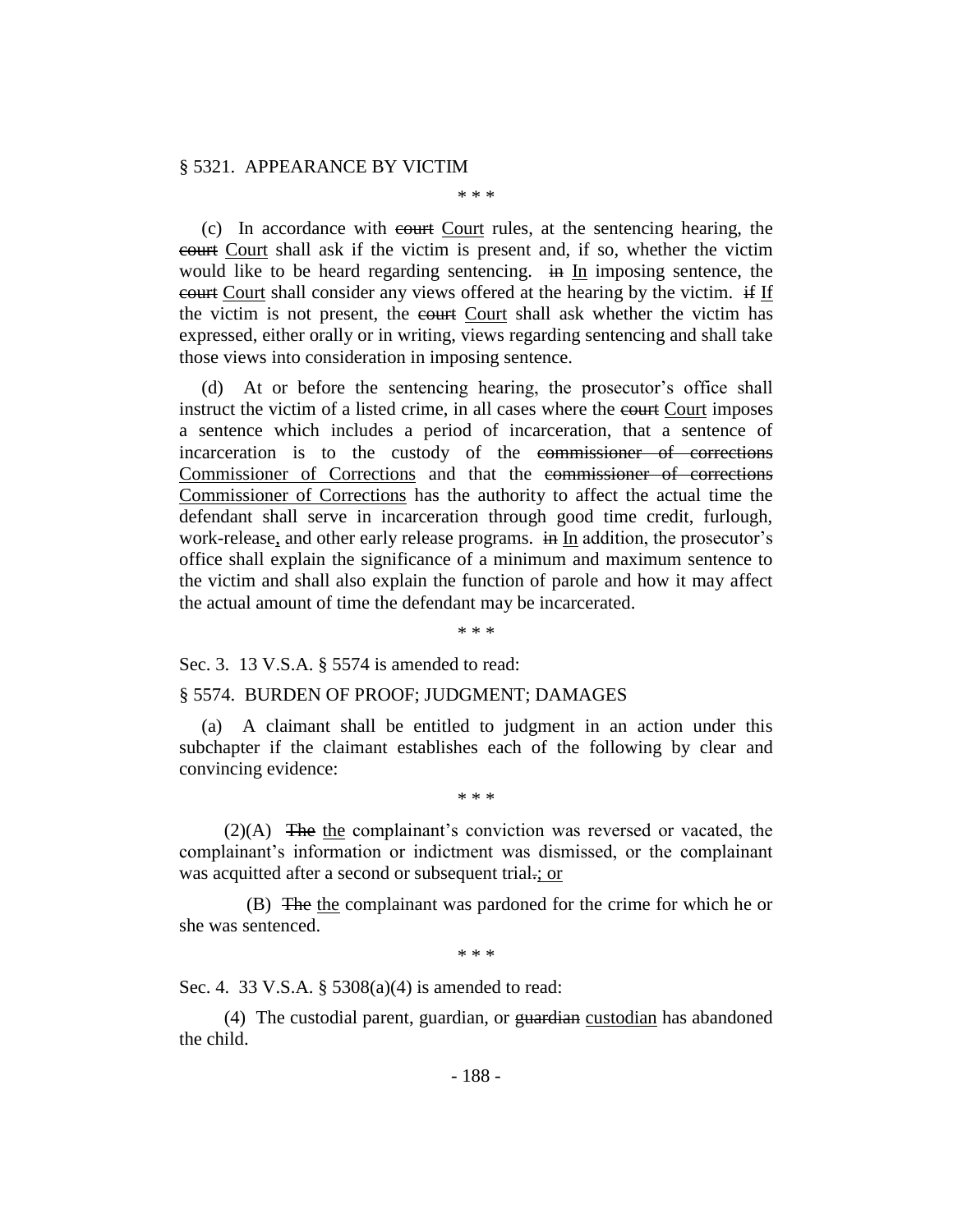Sec. 5. 2014 Acts and Resolves No. 126, Sec. 7 is amended to read:

Sec. 7. EFFECTIVE DATE

This act shall take effect on July 1, 2014, and shall apply to restitution orders issued after that date; provided, however, that notwithstanding 1 V.S.A. § 214, Secs. 1, 3, 4, 5, and 6 shall also apply retroactively to restitution orders issued on or before July 1, 2014.

#### Sec. 6. EFFECTIVE DATE

This act shall take effect on passage.

## **CONCURRENT RESOLUTIONS FOR ACTION**

**S.C.R. 4** (For text of Resolution, see Addendum to Senate Calendar for February 26, 2015)

**H.C.R. 47-59** (For text of Resolutions, see Addendum to House Calendar for February 26, 2015)

### **CONFIRMATIONS**

The following appointments will be considered by the Senate, as a group, under suspension of the Rules, as moved by the President *pro tempore,* for confirmation together and without debate, by consent thereby given by the Senate. However, upon request of any senator, any appointment may be singled out and acted upon separately by the Senate, with consideration given to the report of the Committee to which the appointment was referred, and with full debate; and further, all appointments for the positions of Secretaries of Agencies, Commissioners of Departments, Judges, Magistrates, and members of the Public Service Board shall be fully and separately acted upon.

Harold Eaton, Jr. of Woodstock – Associate Justice, Vermont Supreme Court – By Sen. Nitka for the Committee on Judiciary. (2/27/15)

## **FOR INFORMATION ONLY**

#### **CROSSOVER DEADLINES**

The Senate Rules Committee established the following Crossover deadlines:

(1) All **Senate** bills must be reported out of the last committee of reference (including the Committees on Appropriations and Finance, except as provided below in (2) and the exceptions listed below) on or before **Friday, March 13, 2015**, and filed with the Secretary of the Senate so that they may be placed on the Calendar for Notice the next legislative day.